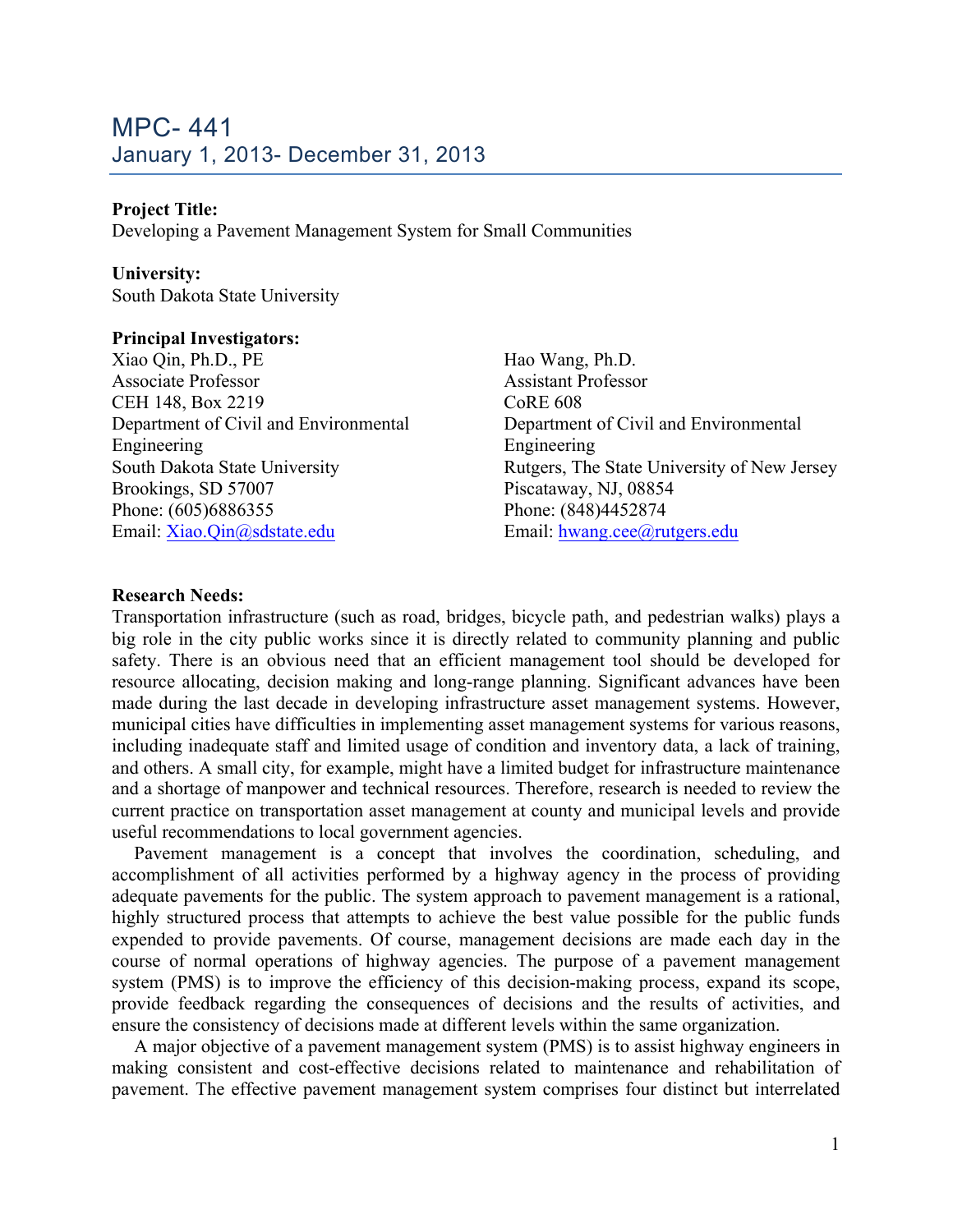components: database, pavement rating system, prediction model, and ranking method for selection of annual maintenance and rehabilitation (M&R) program

#### **Research Objectives:**

The goal of this project is to provide the City of Madison with a Pavement Management System that is capable to carry the following specific objectives:

- Build a city-wide PMS database from historic data and field survey
- Identify feasible pavement rehabilitation strategies for the City roads
- Recommend multi-year rehabilitation plans for different budget scenarios

#### **Research Methods:**

The research methods include four fundamental elements: data collection, condition evaluation, performance modeling, and maintenance plan**.** Basic pavement inventory, condition, maintenance and cost information will be first collected. The condition survey will identify the type of distresses present on all pavement sections, and determine their severity and measure their quantities. Pavement performance family curves, maintenance strategies and costs will be developed based on the inventory and condition survey data. Network level analysis programs will be used to assign the various maintenance strategies to the pavement sections in the database, develop optimum budgets and prioritize the work. Particularly, multi-year, networklevel budget analysis will provide answers to a number of "What If" questions that offer valuable insight needed to cost-effectively manage a large pavement network.

## **Expected Outcomes:**

This project is expected to develop a pavement management system capable to predict what will happen with the city roadway system, to manage the funds to maintain it, to anticipate changes in city system, and to clearly show the needs to boards, councils and taxpayers. The study will provide an illustration of how pavement management system can address the City's needs for pavement maintenance and rehabilitation and provide educational training. The results can be directly incorporated into the City's road improvement plan and have an immediate impact. The training will educate the city staff the concepts of inventory, condition assessment, performance modeling, and economic analysis, in the long-term, the concept of asset management system can be applied to all the city's assets including roads, bridges, traffic signals, lighting, storm and sanitary sewers, water distribution, and building facilities, etc.

#### **Relevance to Strategic Goals:**

This project will directly benefit small communities by preserving their transportation infrastructure, i.e. pavement, in state of good repair with limited municipal budget. Timely and cost-effective maintenance, rehabilitation activities will extend the service life of highway and street pavement, help small communities to save money from pavement reconstructions for other infrastructure improvements and economic development.

## **Educational Benefits:**

This research project will involve graduate students and undergraduate students in inventory data collection, pavement performance evaluation and recommendation of maintenance plans. It will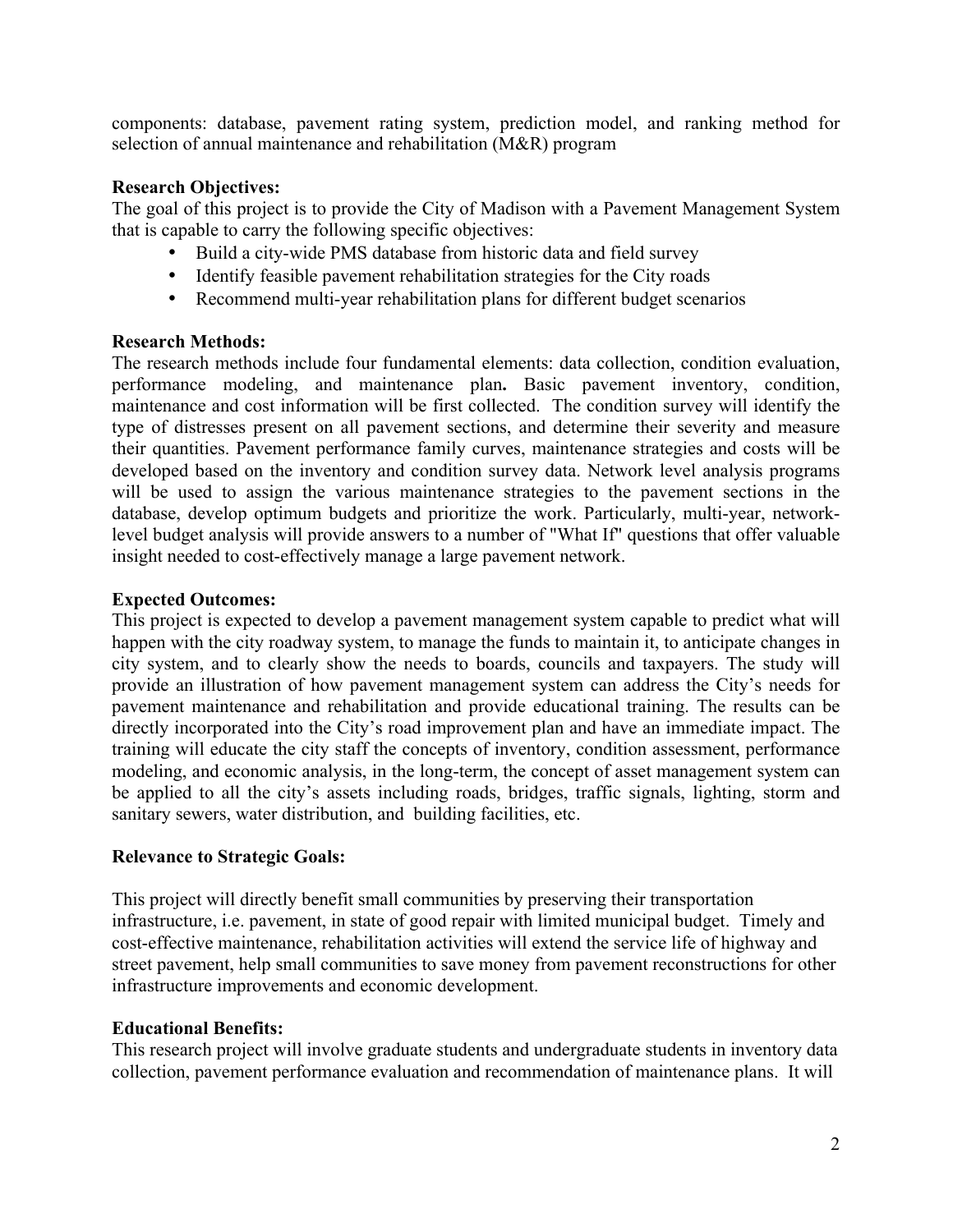provide first-hand research experience for students to master analytical techniques and practice their communication skills.

#### **Work Plan:**

The work plan is composed by the following eight tasks.

## **Task 1:** *Kickoff Meeting and Identification of Data Needs*

The research team will meet with City staff to discuss the expected capability of PMS and the technical specifications of PMS database including the inputs, outputs, analysis, and reports capabilities. The data needs in PMS and the available data sources in City of Madison will be identified, including road network inventory, historical data, previous pavement condition survey data, and others.

## **Task 2:** *Selection of Pavement Management Software*

In this task, the available PMS software will be compared in terms of features, capabilities, limitations, suitability for City of Madison network size, technical support, cost, and other aspects. The search will include, but not limited to, some software such as, MicroPAVER, CarteGraph, StreetSaver, and etc. Strong consideration will be given to systems which could utilize the City of Madison GIS system/database.

## **Task 3:** *Pavement Condition Survey and Evaluation*

The research team will collect pavement condition data through pavement condition survey. The pavement condition survey will start during the summer of 2014 for recording detailed pavement distresses in the whole city road network. It is expected that the survey will be assisted by City staff. Pavement Condition Index (PCI) will be used to generate the current pavement condition rating based on survey results.

## **Task 4:** *Pavement Performance Prediction*

The common practice of pavement performance prediction is to identify and group pavements having similar attributes (pavement structure, traffic, weather, and other factors), which are expected to have similar performance deterioration trends ("family" modeling). The historical data on pavement condition will be used to build a model that can accurately predict the future performance of a pavement family. If the historic data is not available, the performance models will be determined based on engineering judgment and common models for different pavement families.

# **Task 5:** *Identification of Rehabilitation Treatments*

This task will identify the maintenance and rehabilitation techniques, cost, specifications, etc. Maintenance and rehabilitation (M&R) alternatives will be grouped into a number of sequent activities for the selection of the most feasible M&R strategies. The cost of every maintenance and rehabilitation strategy will be estimated.

#### **Task 6:** *Recommendation of Maintenance Plan*

In this task, the selected pavement management software will be used to assign various maintenance strategies to the pavement sections in the database, develop optimum budgets, and prioritize the work plan. The analysis will be conducted at